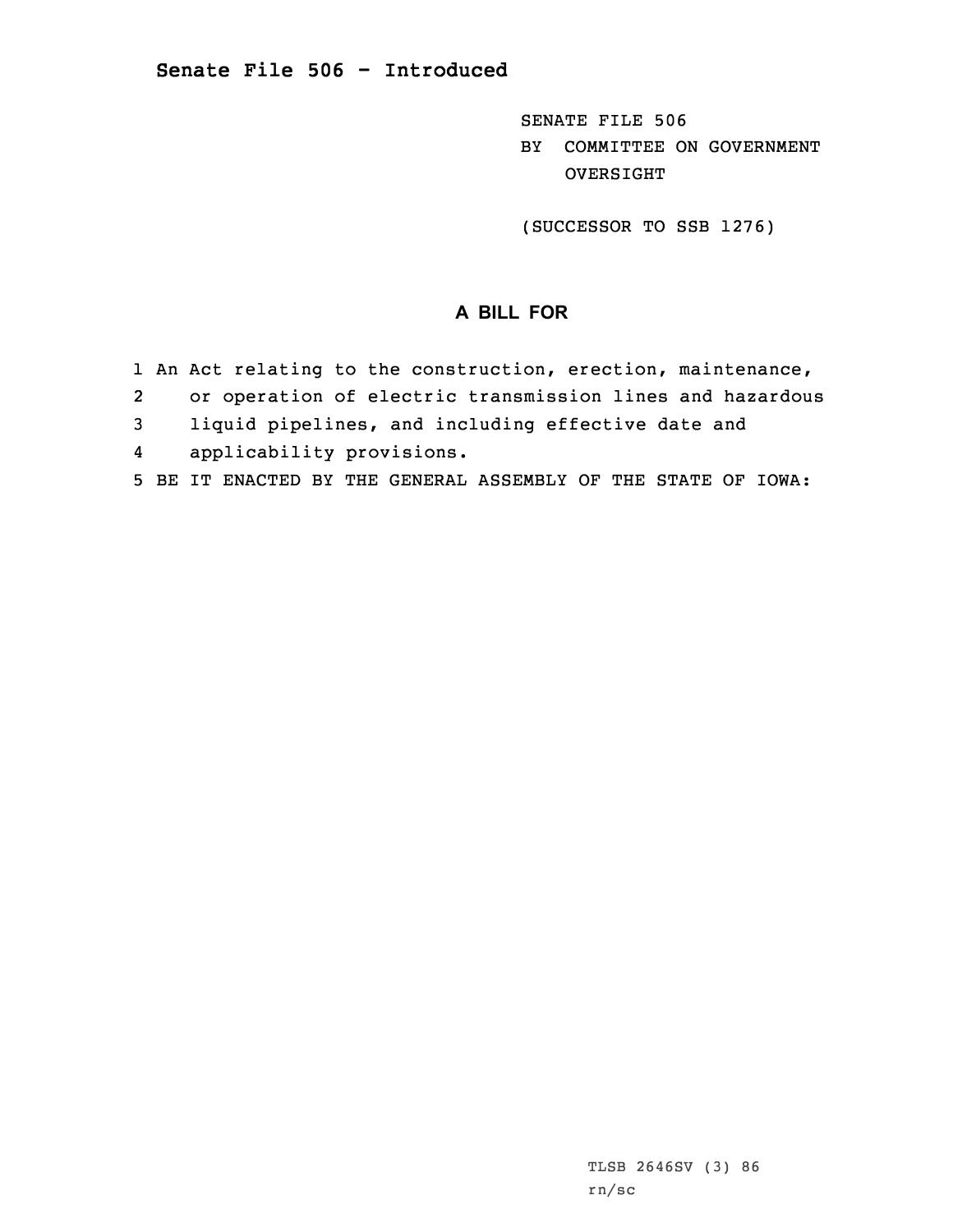1 Section 1. Section 478.4, Code 2015, is amended to read as 2 follows:

3 **478.4 Franchise —— hearing.**

4 The utilities board shall consider the petition and any objections filed to it in the manner provided. It shall examine the proposed route or cause any engineer selected by it to do so. If <sup>a</sup> hearing is held on the petition it may hear testimony as may aid it in determining the propriety of granting the franchise. It may grant the franchise in whole or in part upon the terms, conditions, and restrictions, and with the modifications as to location and route as may seem to it just and proper. Before granting the franchise, the utilities board shall make <sup>a</sup> finding that the proposed line or lines are necessary to serve <sup>a</sup> public use and represents <sup>a</sup> reasonable relationship to an overall plan of transmitting electricity in the public interest. In addition, if the petitioner is not <sup>a</sup> public utility, as defined in section 476.1, subsection 3, paragraph *"a"*, section 476.1A, or section 476.1B, or an electric transmission owner providing electric service directly to <sup>a</sup> public utility or to consumers located in this state, before granting the franchise the utilities board shall make <sup>a</sup> finding that the proposed line or lines are recommended in the most recent annual report prepared pursuant to section 473.15. <sup>A</sup> franchise shall not become effective until the petitioners shall pay, or file an agreement to pay, all costs and expenses of the franchise proceeding, whether or not objections are filed, including costs of inspections or examinations of the route, hearing, salaries, publishing of notice, and any other expenses reasonably attributable to it. The funds received for the costs and the expenses of the franchise proceeding shall be remitted to the treasurer of state for deposit in the department of commerce revolving fund created in section 546.12 as provided in section 476.10.

34 Sec. 2. Section 478.6, Code 2015, is amended by adding the 35 following new unnumbered paragraph:

 $-1-$ 

LSB 2646SV (3) 86  $rn/sec$  1/9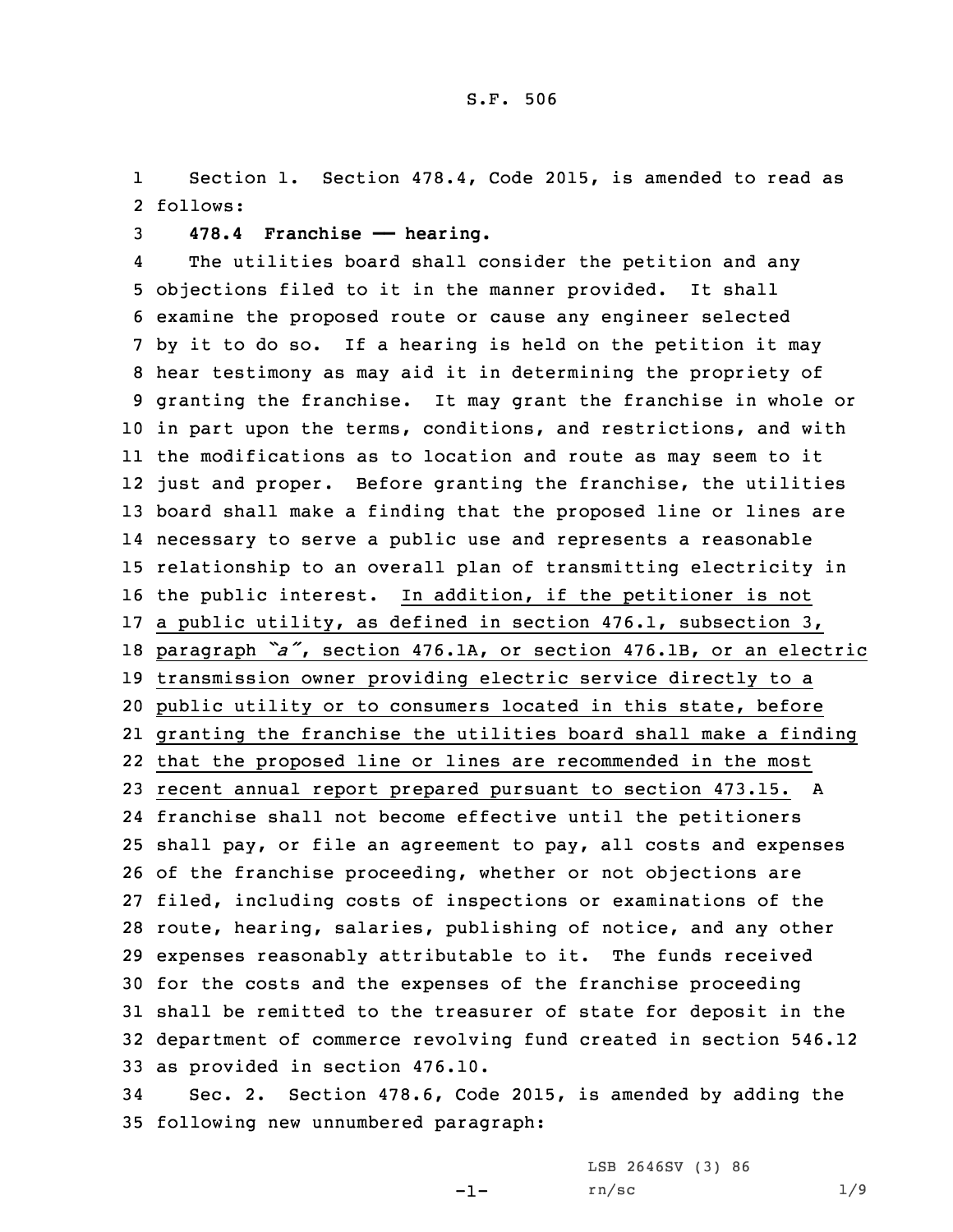1 NEW UNNUMBERED PARAGRAPH. If the petitioner is not <sup>a</sup> public utility, as defined in section 476.1, subsection 3, paragraph *"a"*, section 476.1A, or section 476.1B, or an electric transmission owner providing electric service directly to <sup>a</sup> public utility or to consumers located in this state, before the petitioner is vested with the power of condemnation the utilities board shall require the petitioner to obtain through voluntary easements seventy-five percent or more of the land needed for the construction, erection, maintenance, and operation of the transmission lines, wires, and cables. 11 Sec. 3. Section 478.15, Code 2015, is amended by adding the following new unnumbered paragraph: NEW UNNUMBERED PARAGRAPH. If <sup>a</sup> person, company, or corporation having secured <sup>a</sup> franchise as provided in this chapter is vested with the right of eminent domain, and the person, company, or corporation is not <sup>a</sup> public utility as defined in section 476.1, subsection 3, paragraph *"a"*, section

 476.1A, or section 476.1B, or an electric transmission owner providing electric service directly to <sup>a</sup> public utility or to consumers located in this state, the board may order the person, company, or corporation to pay reasonable attorney fees to ensure <sup>a</sup> private owner of land access to legal counsel. Upon the conclusion of eminent domain proceedings, the person, company, or corporation shall pay all costs of the assessment made by the commissioners and reasonable attorney fees and costs, including the reasonable cost of one appraisal, incurred by the private owner of land if the award of the commissioners or the court on appeal exceeds one hundred percent of the final offer of the person, company, or corporation prior to condemnation, notwithstanding section 6B.33 or any other provision to the contrary.

32 Sec. 4. Section 478.33, Code 2015, is amended to read as 33 follows:

34 **478.33 Cancellation —— complaint procedures.**

35 1. <sup>A</sup> person seeking to acquire an easement or other property

LSB 2646SV (3) 86

 $-2-$ 

rn/sc 2/9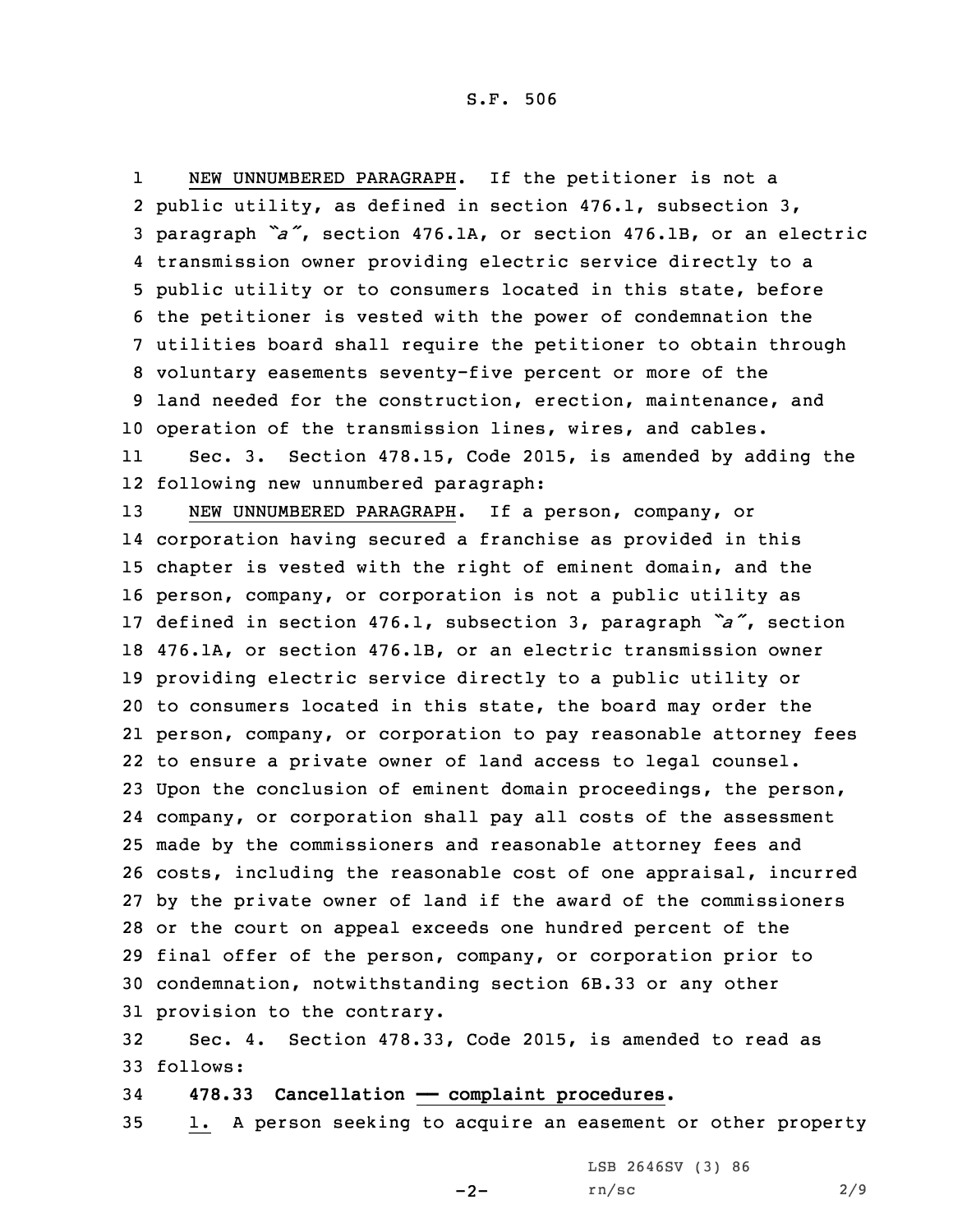1 interest for the construction, maintenance or operation of an 2 electric transmission line shall:

**1.** *a.* Allow the landowner or a person serving in a fiduciary capacity in the landowner's behalf to cancel any agreement granting an easement or other interest by certified mail with return requested to the company's principal place of business if received by the company within seven days, excluding Saturday and Sunday, of the date of the contract and inform the landowner or such fiduciary in writing of the right to cancel prior to the signing of the agreement by the landowner or such fiduciary.

12 2. *b.* Provide the landowner or <sup>a</sup> person serving in <sup>a</sup> <sup>13</sup> fiduciary capacity in the landowner's behalf with <sup>a</sup> form in 14 duplicate for the notice of cancellation.

15 3. *c.* Not record any agreement until after the period for 16 cancellation has expired.

 4. *d.* Not include in the agreement any waiver of the right to cancel in accordance with this section. The landowner or <sup>a</sup> person serving in <sup>a</sup> fiduciary capacity in the landowner's behalf may exercise the right of cancellation only once for each transmission line project.

22 2. Any complaint that <sup>a</sup> petitioner that is not <sup>a</sup> public 23 utility, as defined in section 476.1, subsection 3, paragraph

24 *"a"*, section 476.1A, or section 476.1B, or an electric

25 transmission owner providing electric service directly to <sup>a</sup>

26 public utility or to consumers located in this state, has

27 violated this section shall be subject to the investigation 28 provisions of section 476.3, subsection 1.

29 Sec. 5. Section 479B.9, Code 2015, is amended to read as 30 follows:

31 **479B.9 Final order —— condition.**

 The board may grant <sup>a</sup> permit in whole or in part upon terms, conditions, and restrictions as to location and route as it determines to be just and proper. <sup>A</sup> permit shall not be granted to <sup>a</sup> pipeline company unless the board determines that

LSB 2646SV (3) 86

 $-3-$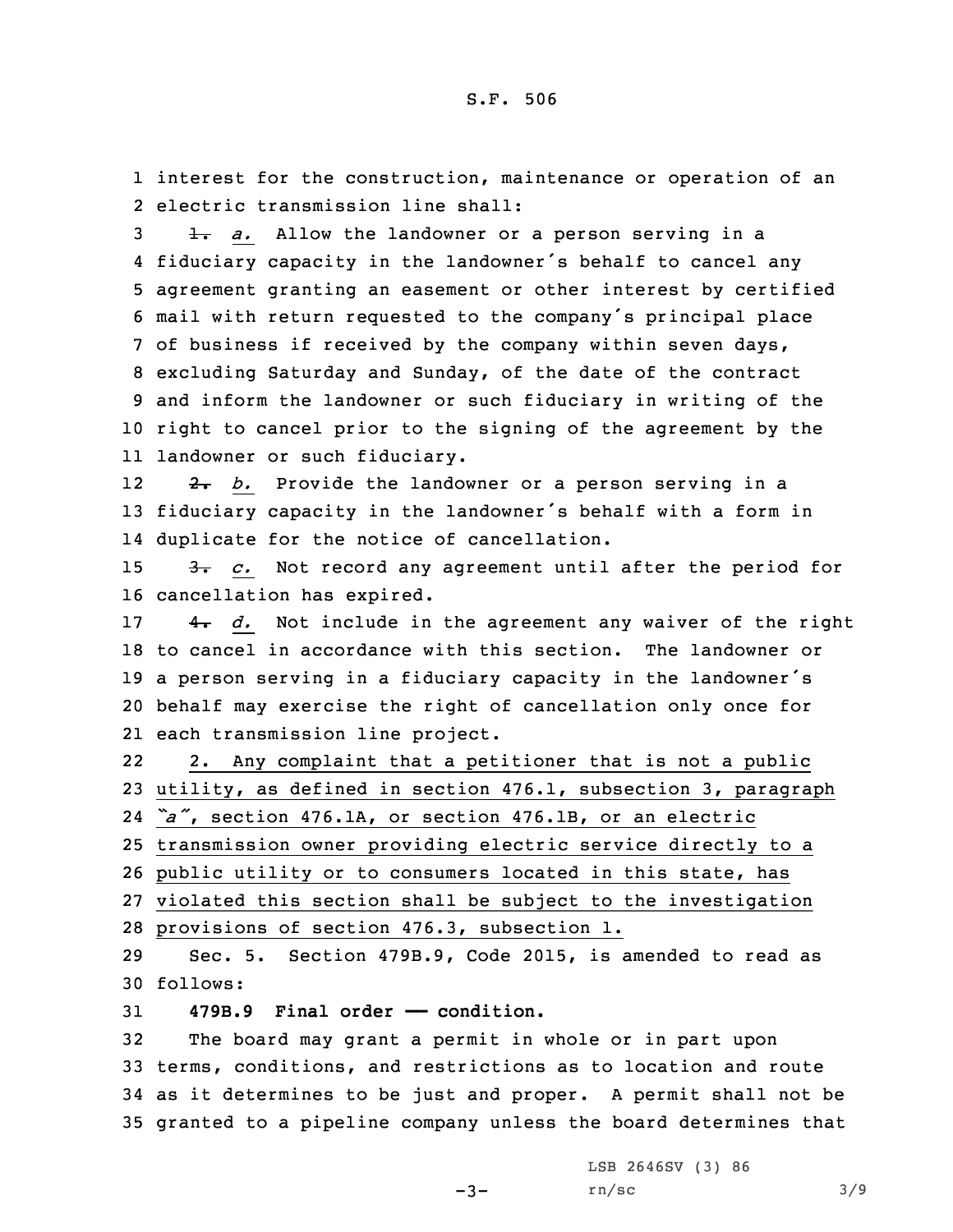the proposed services will promote the public convenience and necessity. In addition, if the pipeline company is seeking <sup>a</sup> permit for <sup>a</sup> pipeline for crude oil, before granting the franchise the board shall make <sup>a</sup> finding that the proposed line or lines are recommended in the most recent annual report prepared pursuant to section 473.15. Sec. 6. Section 479B.13, Code 2015, is amended to read as 8 follows: **479B.13 Financial condition of permittee —— bond.** Before <sup>a</sup> permit is granted under this chapter the applicant must satisfy the board that the applicant has property within this state other than pipelines or underground storage facilities, subject to execution of <sup>a</sup> value in excess of two hundred fifty thousand dollars, or the applicant must file and maintain with the board <sup>a</sup> surety bond in the penal sum of two hundred fifty thousand dollars with surety approved by the board, conditioned that the applicant will pay any and all damages legally recovered against it growing out of the construction, maintenance, or operation of its pipeline or underground storage facilities in this state. If the applicant is seeking <sup>a</sup> permit for <sup>a</sup> pipeline for crude oil, the value of the property or amount of the surety bond shall be five hundred thousand dollars or more for each county through which the proposed pipeline would be built, as determined by the board. When the pipeline company deposits with the board security satisfactory to the board as <sup>a</sup> guaranty for the payment of the damages, or furnishes to the board satisfactory proofs of its solvency and financial ability to pay the damages, the pipeline company is relieved of the provisions requiring bond. Sec. 7. Section 479B.16, Code 2015, is amended to read as 31 follows:

32 **479B.16 Eminent domain.**

33 1. <sup>A</sup> pipeline company granted <sup>a</sup> pipeline permit shall 34 be vested with the right of eminent domain, to the extent 35 necessary and as prescribed and approved by the board, not

LSB 2646SV (3) 86

 $-4-$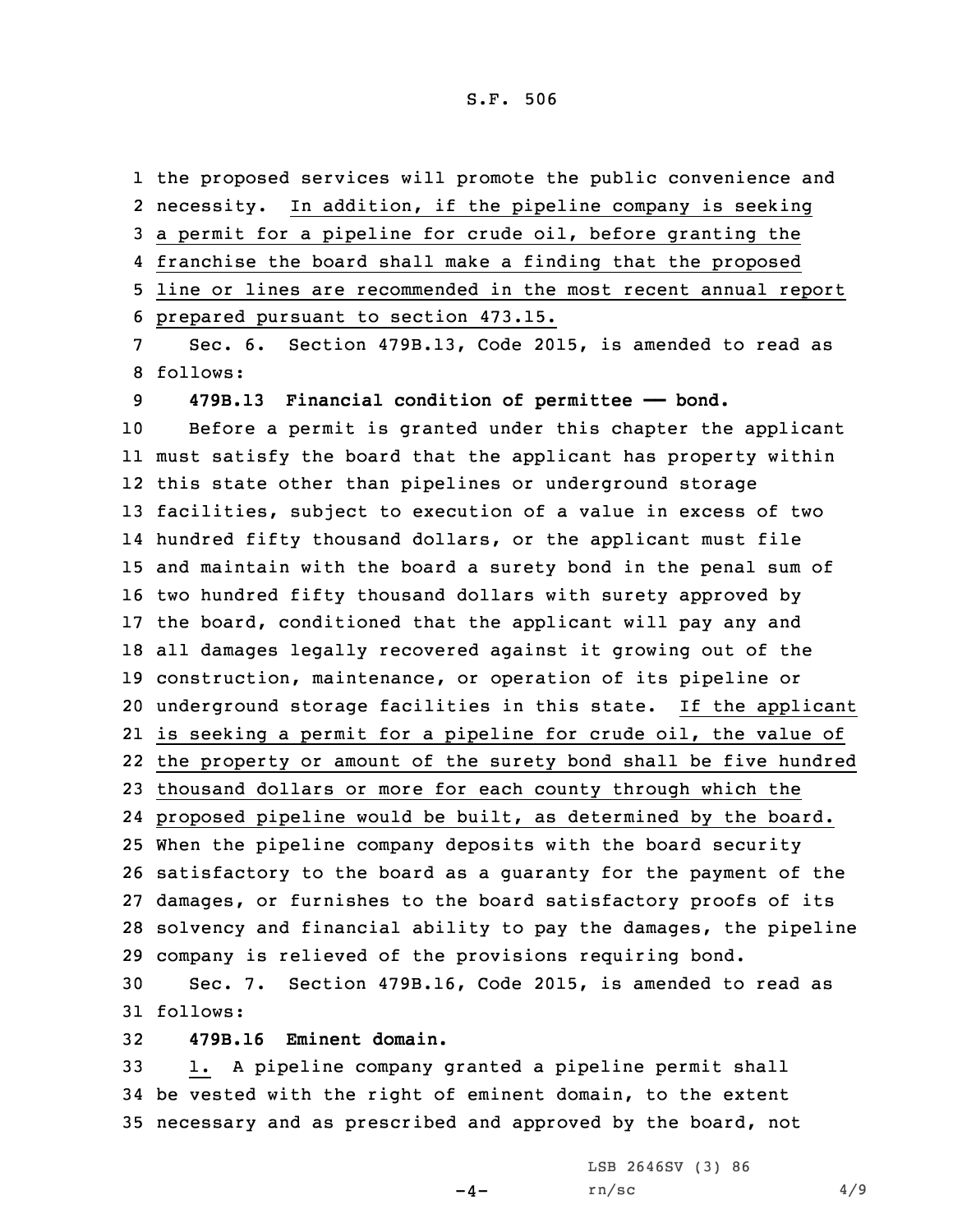exceeding seventy-five feet in width for right-of-way and not exceeding one acre in any one location in addition to right-of-way for the location of pumps, pressure apparatus, or other stations or equipment necessary to the proper operation of its pipeline. The board may grant additional eminent domain rights where the pipeline company has presented sufficient evidence to adequately demonstrate that <sup>a</sup> greater area is required for the proper construction, operation, and maintenance of the pipeline or for the location of pumps, pressure apparatus, or other stations or equipment necessary to the proper operation of its pipeline.

12 2. <sup>A</sup> pipeline company granted <sup>a</sup> permit for underground storage of hazardous liquid shall be vested with the right of eminent domain to the extent necessary and as prescribed and approved by the board in order to appropriate for its use for the underground storage of hazardous liquid any subsurface stratum or formation in any land which the board shall have found to be suitable and in the public interest for the underground storage of hazardous liquid, and may appropriate other interests in property, as may be required adequately to examine, prepare, maintain, and operate the underground storage facilities.

 3. If the pipeline company is seeking <sup>a</sup> permit for <sup>a</sup> pipeline for crude oil, before the pipeline company shall be vested with the power of condemnation the board shall require the pipeline company to obtain through voluntary easements seventy-five percent or more of the land needed for the construction, operation, and maintenance of the pipeline and stations or equipment for the proper operation of the pipeline. 4. If <sup>a</sup> pipeline company vested with the right of eminent domain is constructing <sup>a</sup> pipeline for crude oil, the board may order the pipeline company to pay reasonable attorney fees to ensure <sup>a</sup> private owner of land access to legal counsel. Upon the conclusion of eminent domain proceedings, the pipeline company shall pay all costs of the assessment made by the

LSB 2646SV (3) 86

 $rn/sec$  5/9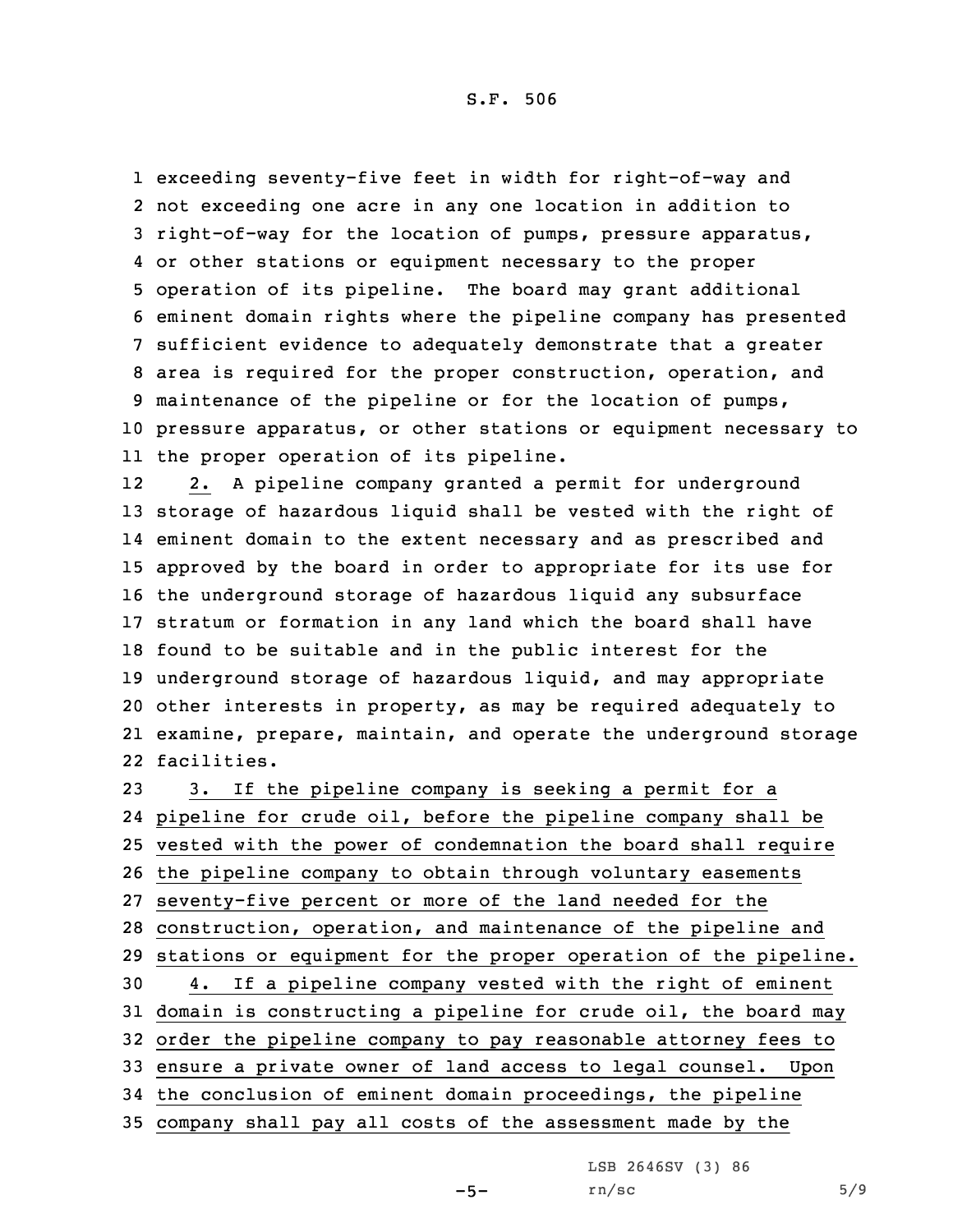## S.F. 506

 commissioners and reasonable attorney fees and costs, including the reasonable cost of one appraisal, incurred by the private owner of land if the award of the commissioners or the court on appeal exceeds one hundred percent of the final offer of the pipeline company prior to condemnation, notwithstanding section 6B.33 and section 479B.30, subsection 6, or any other provision to the contrary.

 5. This chapter does not authorize the construction of <sup>a</sup> pipeline longitudinally on, over, or under any railroad right-of-way or public highway, or at other than an approximate right angle to <sup>a</sup> railroad track or public highway without the consent of the railroad company, the state department of 13 transportation, or the county board of supervisors, and this chapter does not authorize or give the right of condemnation or eminent domain for such purposes.

16 Sec. 8. Section 479B.24, Code 2015, is amended to read as 17 follows:

18 **479B.24 Cancellation — complaint procedures.** 

 1. <sup>A</sup> pipeline company seeking to acquire an easement or other property interest for the construction, maintenance, or operation of <sup>a</sup> pipeline or underground storage facility shall do all of the following:

 1. *a.* Allow the landowner or <sup>a</sup> person serving in <sup>a</sup> fiduciary capacity on the landowner's behalf to cancel an agreement granting an easement or other interest by restricted certified mail to the pipeline company's principal place of business if received by the pipeline company within seven days, excluding Saturday and Sunday, of the date of the agreement and inform the landowner or the fiduciary in writing of the right to cancel prior to the signing of the agreement by the landowner or the fiduciary.

32 2. *b.* Provide the landowner or <sup>a</sup> person serving in <sup>a</sup> <sup>33</sup> fiduciary capacity in the landowner's behalf with <sup>a</sup> form in 34 duplicate for the notice of cancellation.

35 3. *c.* Not record an agreement until after the period for

-6-

LSB 2646SV (3) 86 rn/sc 6/9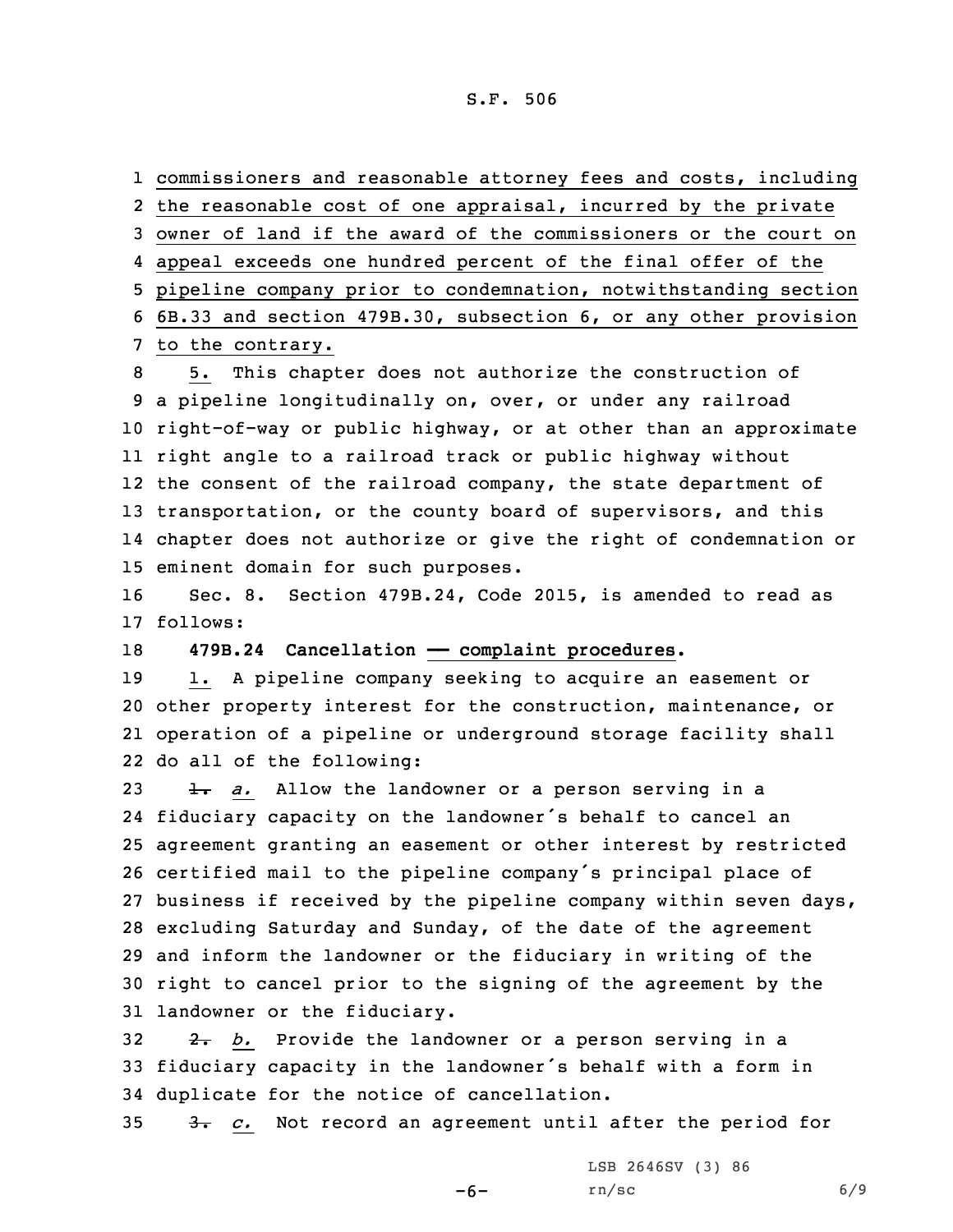1 cancellation has expired.

2 4. *d.* Not include in the agreement <sup>a</sup> waiver of the right to cancel in accordance with this section. The landowner or <sup>a</sup> person serving in <sup>a</sup> fiduciary capacity in the landowner's behalf may exercise the right of cancellation only once for each pipeline project.

 2. Any complaint that <sup>a</sup> pipeline company that is seeking <sup>a</sup> permit for <sup>a</sup> pipeline for crude oil has violated this section shall be subject to the investigation provisions of section 476.3, subsection 1.

11 Sec. 9. Section 479B.30, subsection 6, Code 2015, is amended 12 to read as follows:

 6. The pipeline company shall pay all costs of the assessment made by the commissioners and reasonable attorney fees and costs incurred by the landowner as determined by the commissioners if the award of the commissioners exceeds one hundred ten percent of the final offer of the pipeline company 18 prior to the determination of damages; if the award does not 19 exceed one hundred ten percent, the landowners shall pay the 20 fees and costs incurred by the pipeline company. The pipeline company shall file with the sheriff an affidavit setting forth the most recent offer made to the landowner. Commissioners shall receive <sup>a</sup> per diem of fifty dollars and actual and necessary expenses incurred in the performance of their official duties. The pipeline company shall also pay all costs occasioned by the appeal, including reasonable attorney fees to be taxed by the court, unless on the trial of the appeal the same or <sup>a</sup> lesser amount of damages is awarded than was allowed by the commission from which the appeal was taken.

30 Sec. 10. EFFECTIVE UPON ENACTMENT. This Act, being deemed 31 of immediate importance, takes effect upon enactment.

32 Sec. 11. APPLICABILITY.

33 1. The sections of this Act amending sections 478.4, 478.6, 34 478.15, and 478.33 are applicable to petitions for franchise 35 filed on or after November 1, 2014, that have not been acted

LSB 2646SV (3) 86

 $-7-$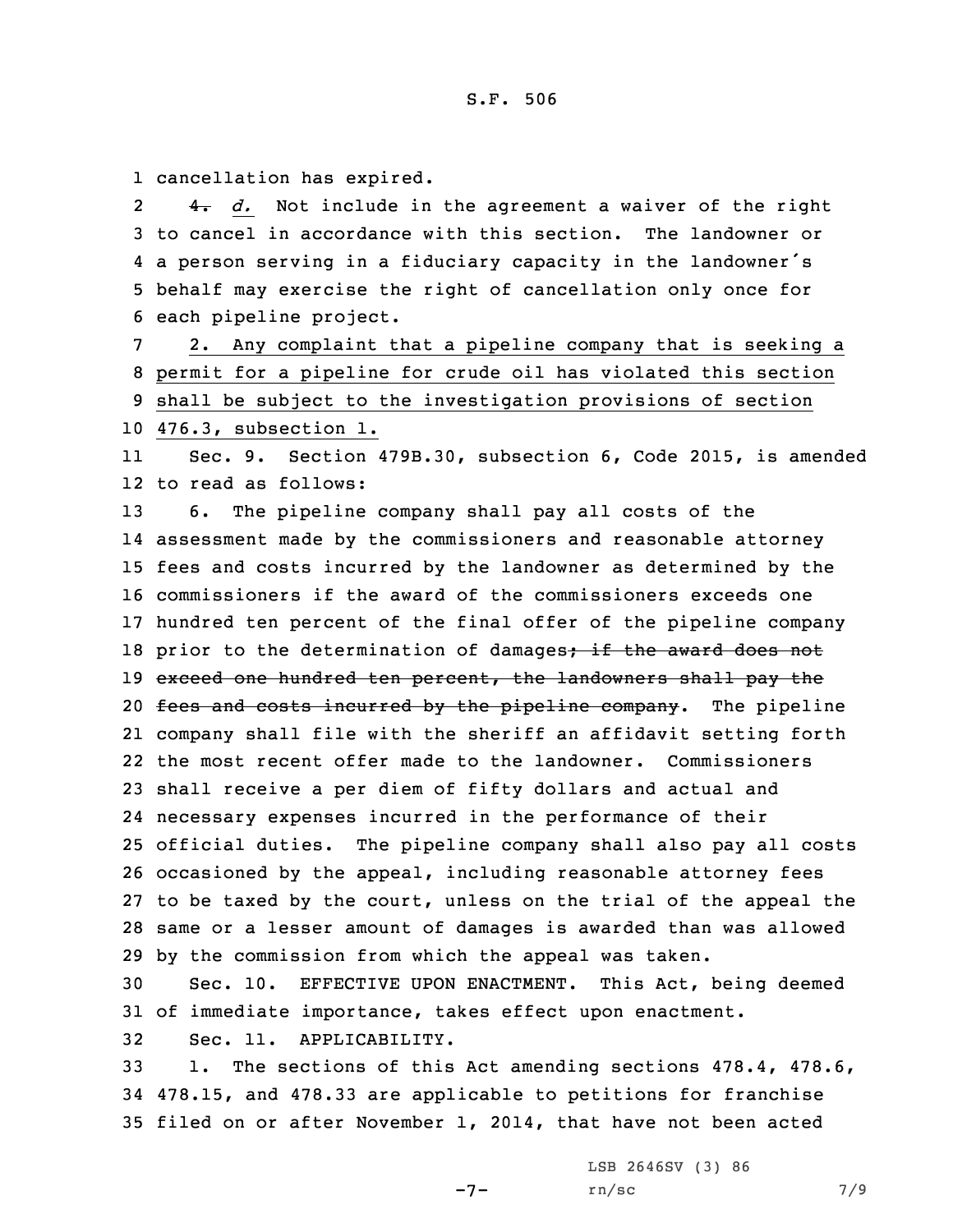1 upon by the utilities board on the effective date of this Act 2 and to petitions for franchise filed on or after the effective 3 date of this Act.

4 2. The sections of this Act amending sections 479B.9, 479B.13, 479B.16, 479B.24, and 479B.30 are applicable to applications for permits filed on or after November 1, 2014, that have not been acted upon by the utilities board on the effective date of this Act and to applications for permits filed on or after the effective date of this Act.

## 10 EXPLANATION

11 **The inclusion of this explanation does not constitute agreement with** 12**the explanation's substance by the members of the general assembly.**

13 This bill relates to the construction, erection, 14 maintenance, or operation of electric transmission lines and 15 hazardous liquid pipelines.

 The bill primarily applies to petitioners for an electric transmission franchise that are not <sup>a</sup> public utility as defined in Code section 476.1 furnishing gas or electricity to the public for compensation, <sup>a</sup> rural electric cooperative, or <sup>a</sup> municipal utility, and to applicants for <sup>a</sup> permit to construct <sup>a</sup> pipeline for crude oil. In both cases, in order to obtain <sup>a</sup> franchise or <sup>a</sup> permit the Iowa utilities board is required to make <sup>a</sup> finding that the proposed transmission line or crude oil pipeline is recommended in the most recent annual report prepared by the economic development authority pursuant to Code section 473.15. That report assesses the progress of state agencies in implementing energy management improvements, alternative and renewable energy systems, and life cycle cost analyses under Code chapter 470, and on the use of renewable fuels. The report also provides an assessment of the economic and environmental impact of the progress made by state agencies related to energy management and alternative and renewable energy, along with recommendations on technological opportunities and policies necessary for continued improvement in these areas.

LSB 2646SV (3) 86

 $-8-$ 

 $rn/sec$  8/9